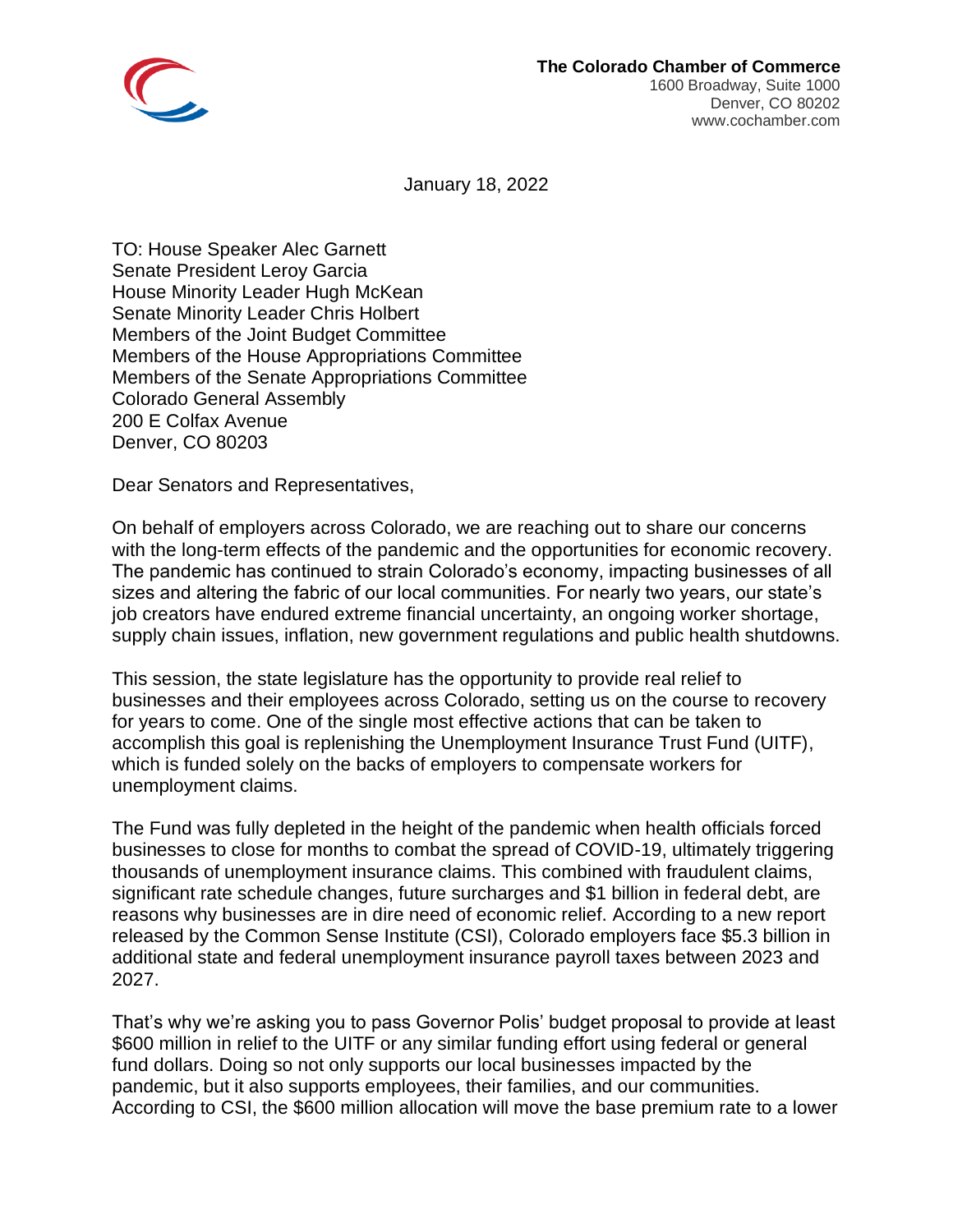

rate schedule beginning in 2024 and remove the solvency surcharge in 2025 instead of 2026, which will produce a \$358 million tax reduction and preserve 4,700 jobs in 2025.

Unless legislators take action now, every business in Colorado will face historically high premium increases in the coming years – especially those that had to lay off workers through no fault of their own. It would be unconscionable to put this burden on the backs of businesses in these already difficult economic times.

These premium increases will directly impede our recovery and will be felt across the board by Colorado's workforce, small businesses, and consumers. 41 states have taken similar action to help businesses with these premium increases, and it's critical that Colorado play a leading role in our national recovery by addressing this issue.

We thank you for your attention to this critical issue and ask you to support unemployment insurance relief to help employers hire more workers, pay strong wages, and prevent cost increases for customers.

Sincerely,

Colorado Chamber of Commerce Colorado Advanced Manufacturing Association Colorado Bankers Association Colorado Beverage Association Colorado Black Chamber Colorado Business Roundtable Colorado Competitive Council (C3) Colorado Concern Colorado LGBTQ Chamber of Commerce Colorado Springs Chamber & EDC Colorado Women's Alliance Colorado Women's Chamber of Commerce Denver Metro Chamber of Commerce Denver South Independent Bankers of Colorado National Federation of Independent Businesses (NFIB)

## **Local Chambers of Commerce & Economic Development Orgs**

Arvada Chamber of Commerce Aspen Chamber Resort Association Aurora Chamber of Commerce Boulder Chamber of Commerce Broomfield Chamber of Commerce Castle Pines Chamber Castle Rock Chamber of Commerce Cherry Creek Chamber of Commerce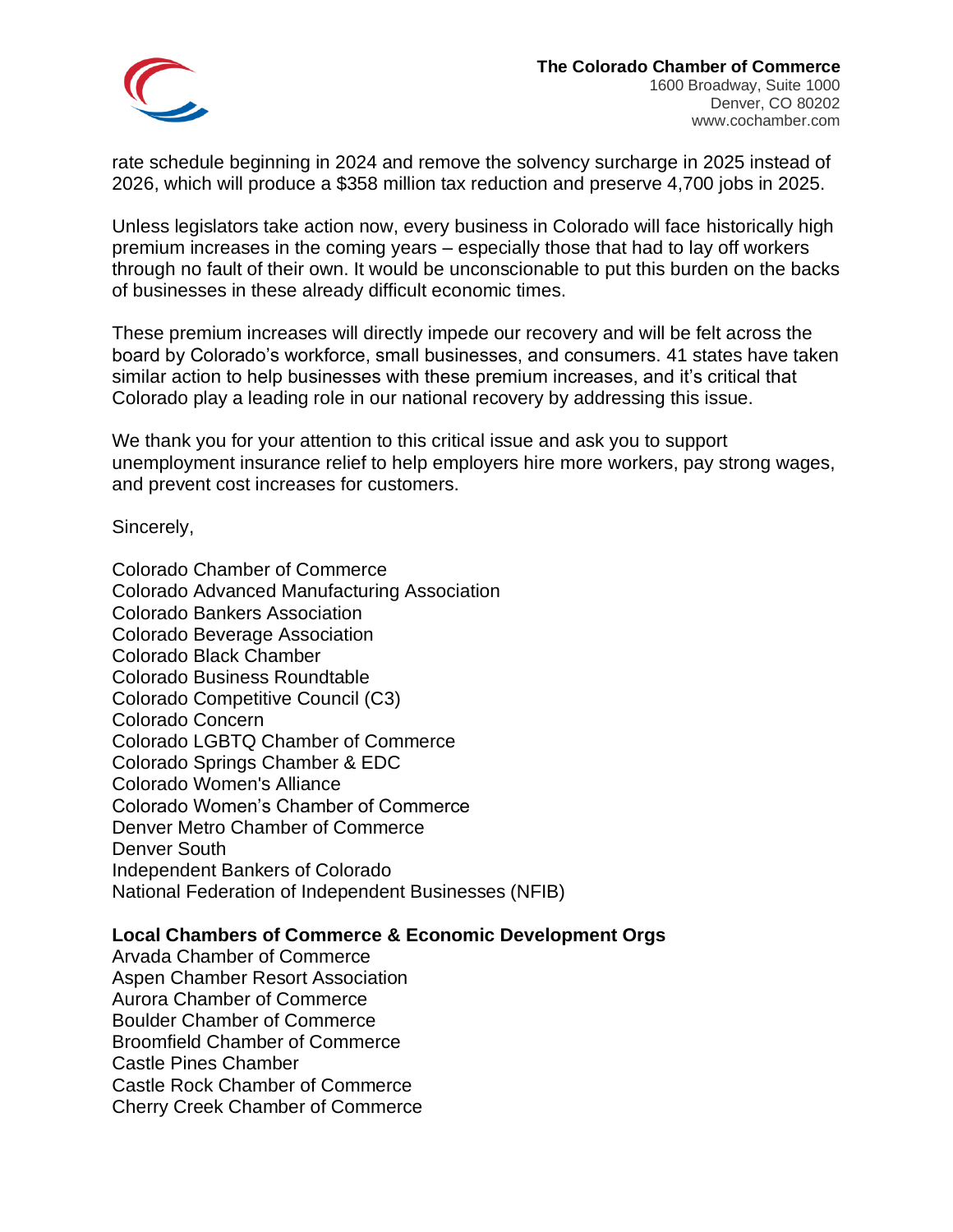## **The Colorado Chamber of Commerce**



1600 Broadway, Suite 1000 Denver, CO 80202 www.cochamber.com

Colorado River Valley Chamber (West Garfield County/Rifle) Craig Chamber of Commerce Douglas County Business Alliance Evergreen Area Chamber of Commerce Fort Collins Chamber of Commerce Glenwood Springs Chamber Resort Association Golden Chamber of Commerce Grand Junction Chamber of Commerce Greater Englewood Chamber of Commerce Greater Pueblo Chamber of Commerce Greater Woodland Park Chamber of Commerce Greeley Chamber of Commerce Gunnison Country Chamber of Commerce Logan County Chamber, Serving the Greater Sterling Area Longmont Area Chamber of Commerce Loveland Chamber of Commerce Northern Colorado Legislative Alliance Northwest Douglas County Chamber & EDC Parker Chamber of Commerce Steamboat Springs Chamber Tri-Lakes Chamber of Commerce Upstate Colorado Economic Development Vail Valley Partnership West Metro Chamber of Commerce Westminster Chamber of Commerce

## **Trade Associations:**

American Council of Engineering Companies of Colorado (ACEC) American Subcontractors Association Colorado Associated Builders and Contractors Rocky Mountain (ABC RM) Associated Collection Agencies Colorado Associated General Contractors (AGC) BOMA Colorado Building Jobs4Colorado CO/WY Petroleum Marketers Association Colorado Association of Home Builders Colorado Contractors Association Commercial Real Estate Development Corporation (NAIOP) Early Childhood Education Association Hispanic Contractors of Commerce Independent Electrical Contractors National Electrical Contractors Association, Rocky Mountain Chapter National Utility Contractors Association of CO (NUCA) Rocky Mountain (IECRM) Rocky Mountain Food Industry Association